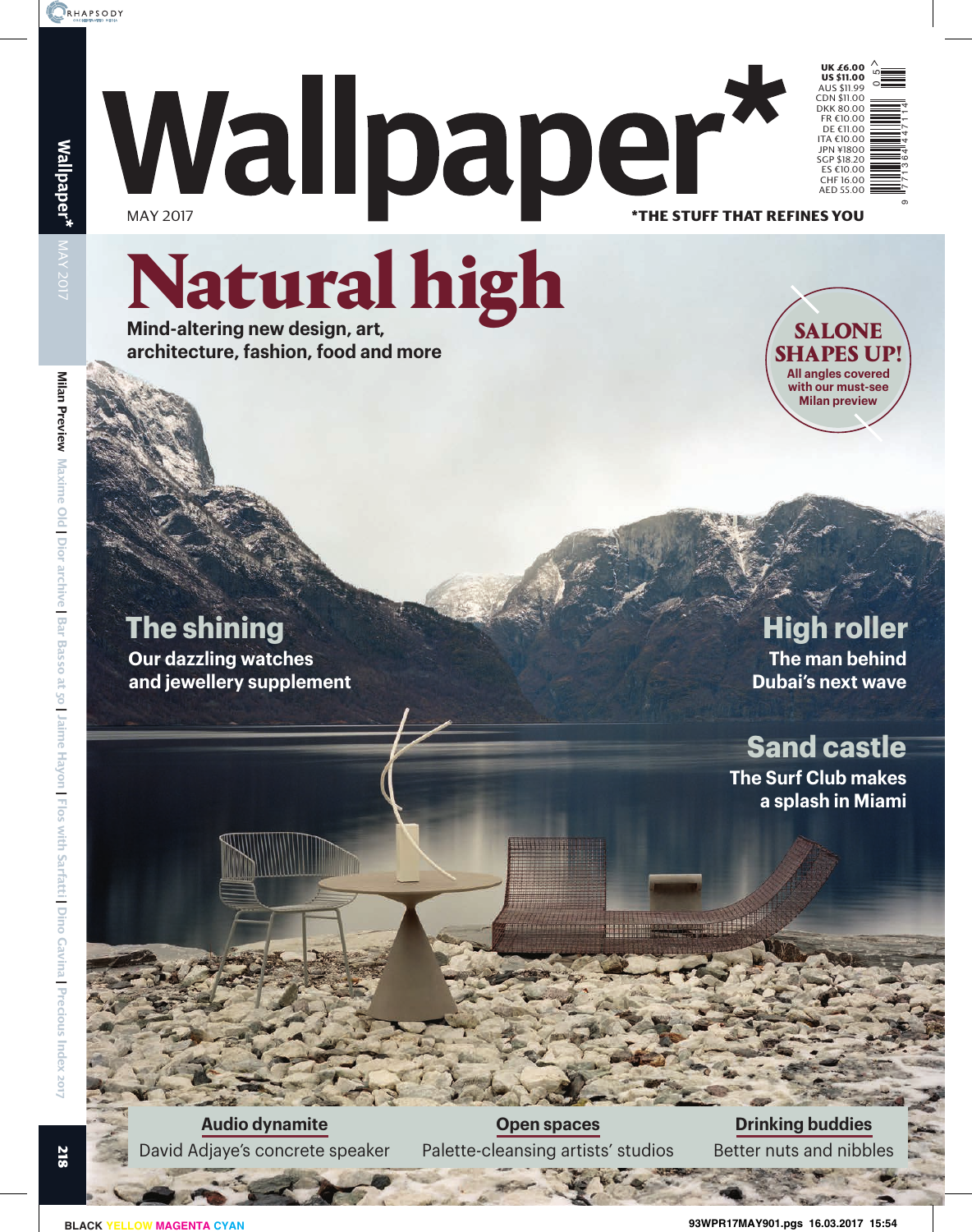#### **Design**



A show of early Ettore Sottsass ceramics in Carlo Scarpa's historic Olivetti showroom unites two titans of 20th-century design